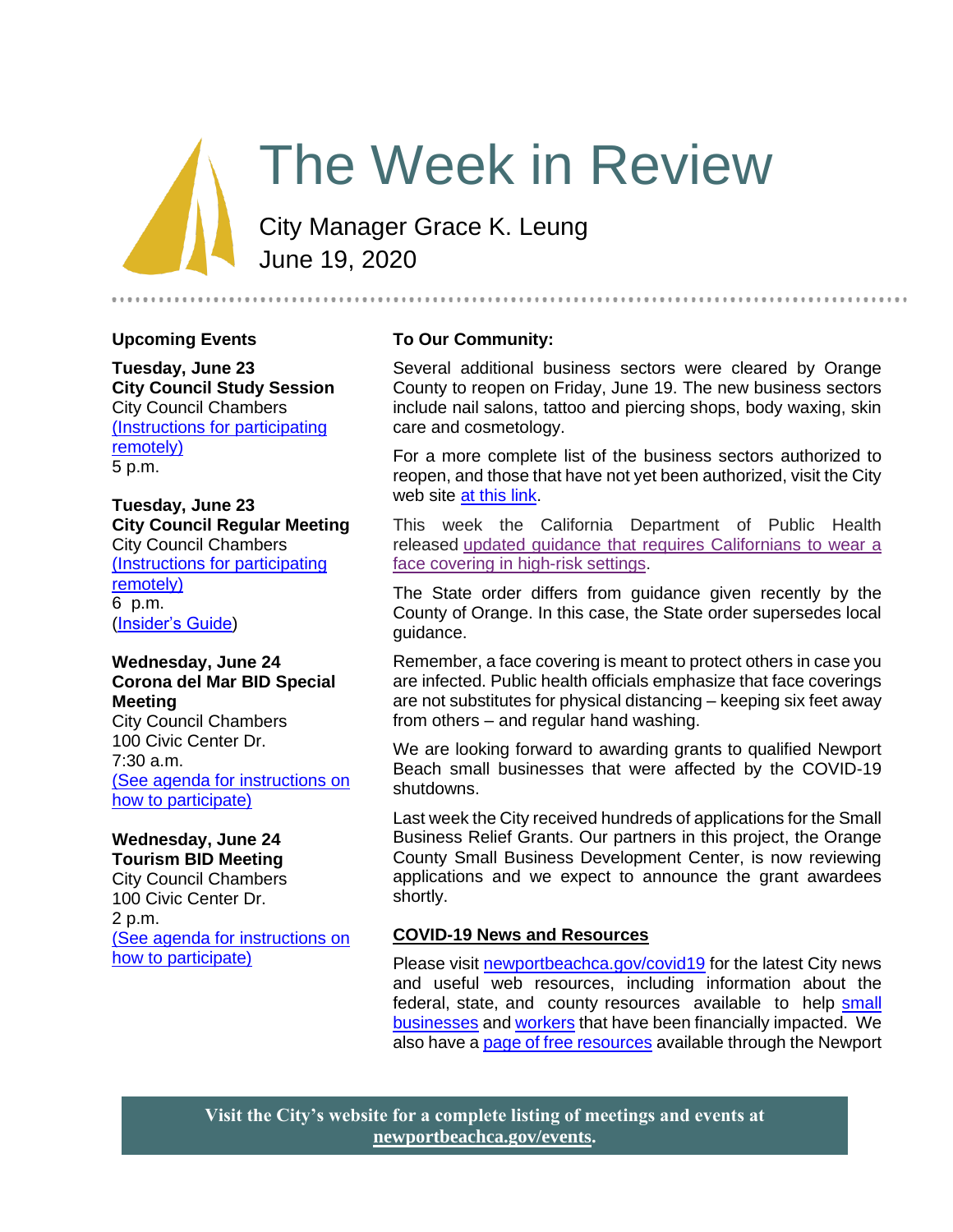#### **Wednesday, June 24 City Arts Commission Special Meeting**

City Council Chambers 100 Civic Center Dr. 5 p.m. [\(See agenda for instructions on](https://newportbeachca.gov/Home/Components/Calendar/Event/63639/72)  [how to participate\)](https://newportbeachca.gov/Home/Components/Calendar/Event/63639/72)

**Thursday, June 25 Zoning Administrator Meeting** City Council Chambers 100 Civic Center Dr. 10 a.m.

Beach Public Library and local organizations like SCORE, including online learning and business databases. Visit the [Orange County Health Care Agency's COVID-19](https://www.ochealthinfo.com/phs/about/epidasmt/epi/dip/prevention/novel_coronavirus) web page for countywide information, including the number of local cases. You can also follow the City on [Facebook,](https://www.facebook.com/pg/CityofNewportBeach) [Twitter](https://twitter.com/newportbeachgov) and [Instagram,](https://www.instagram.com/cityofnewportbeach/) and look for alerts from our City staff on [Nextdoor.](https://nextdoor.com/agency/city-of-newport-beach/?i=ltdytbjdbdkntfqttgcm)

#### **COVID-19 Cases in Newport Beach**

The County of Orange posts reported COVID-19 cases by city at: [http://www.ochealthinfo.com/novelcoronavirus.](http://www.ochealthinfo.com/novelcoronavirus)

The number as of June 18, 2020 is 182 cases in Newport Beach out of 9,292 cases total in Orange County. The number of recovered COVID-19 patients countywide is 4,496 as of June 18.

Fortunately, Newport Beach cases have flattened, with only modest day-to-day increases, over the past several weeks.

#### **OC COVID-19 Screening and Testing Network**

The Orange County Health Care Agency maintains a growing list of FDA-approved testing sites for County residents who are showing symptoms of COVID-19. If you are showing symptoms, please contact your healthcare provider for testing information first. If you do not have a healthcare provider, visit [https://occovid19.ochealthinfo.com/covid-19-testing-and-](https://occovid19.ochealthinfo.com/covid-19-testing-and-screening)

[screening](https://occovid19.ochealthinfo.com/covid-19-testing-and-screening) for testing information. The SOS Health Center in Newport Beach is an approved community testing site. Call (949) 270-2100 for an appointment.

Newport Beach works in partnership with the County of Orange and its testing, tracking and contact tracing program. This coordinated, centralized approach under County oversight is an effective way to monitor and control the spread of the coronavirus in our communities.

#### **4 th of July Fireworks Celebrations**

Due to COVID-19 and the restriction on large gatherings, the City has not been able to issue any permits for fireworks within the City. The City Council will be discussing this in more detail at their meeting on Tuesday June 23, 2020. Staff will be communicating this change to the surrounding communities after the City Council meeting.

#### **Back to Business Program Active: Accepting Applications Now!**

On May 26, 2020, the City Council adopted Emergency [Ordinance No. 2020-005](http://ecms.newportbeachca.gov/Web/0/doc/2509557/Page1.aspx) to authorize the temporary use of public and private property for existing businesses or institutional uses. Upon adoption, the Emergency Ordinance authorized the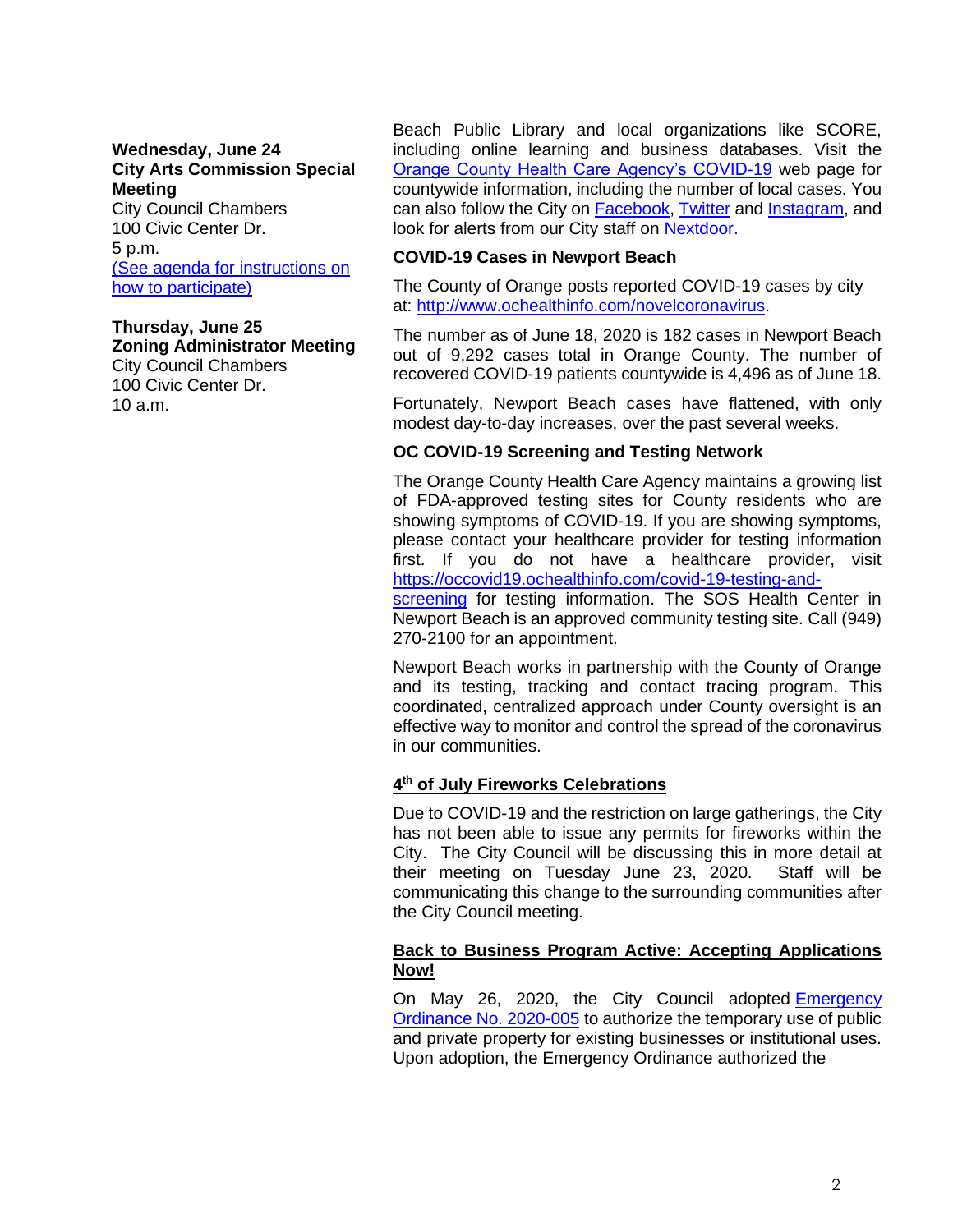Community Development Director to issue Emergency Temporary Use Permits subject to the satisfaction of certain specified conditions. The Ordinance temporarily suspends discretionary permit requirements and many Municipal Code requirements during the State of Emergency.

This Program has received substantial interest and attention from the business community, as well as religious institutions. As of June 17, 2020, the Community Development Department has issued 25 temporary use permits. Permit applications are conveniently submitted online with permits issued within 24 to 48 hours of filing a request.

For more information, please check out [www.newportbeachca.gov/backtobusiness.](http://www.newportbeachca.gov/backtobusiness) City staff is here to help with any questions or even to assist with application preparation. We look forward to getting you *back to business*!

# **Homelessness Update**

Addressing homelessness continues to be a priority in the City's ongoing COVID-19 response, working closely with contractor City Net and regional partners throughout the county and state. Recently, people in Newport Beach experiencing homelessness have been placed in motels through Project Roomkey, a state initiative to provide shelter during COVID-19. Newport Beach staff and City Net staff are collaborating with the Illumination Foundation, a local non-profit agency working with the state to implement Project Roomkey.

Success Stories:

- A 68-year-old woman from Corona del Mar, who has experienced homelessness for the past 10 years, was sheltered last week in the Project Roomkey program. She acclimated well to the location and on-site services. Staff is coordinating placement into a senior care facility for her long-term housing.
- A 76-year-old woman who was staying near the Newport Transportation Center is now sheltered in a motel. City Net staff is providing care and services on-site, and coordinating payment with the motel.
- Staff completed two Vulnerability Index Intake Assessments with people staying near the Newport Pier. The assessment is used to screen clients to determine proper placement in the County's Continuum of Care system. Some assessment factors include age, health issues, and length of time being unsheltered. Case managers will follow up with the clients to provide housing assessments and prepare documentation for housing.
- In the first two weeks of June 2020, 40 veterans and their families were housed in Orange County, thanks to new supportive housing locations for veterans and a collaborative placement effort involving several agencies. The Santa Ana Veteran's Village supportive housing now provides 75 units with on-site resident services. The Placentia Veterans Village, scheduled to open in next month, is now accepting applications and referrals. The County's Coordinated Entry System coordinator manages a roster of eligible veterans and confers with service providers, such as City Net, to match veterans with housing opportunities.

The City Net hotline number is (714) 451-6198. Those who call the hotline may leave a detailed voicemail message for themselves or others in need and City Net staff will respond within 48 hours. For immediate assistance call the County's Crisis Prevention Hotline at (877) 7-CRISIS or (877) 727-4747. To enroll in Project Roomkey, call (714) 834-3000.

## **Insider's Guide for the Newport Beach City Council Meeting on June 23, 2020**

During these unprecedented times, public participation is critical for good governance and accountability. To that end, the City has implemented an Information Technology solution to